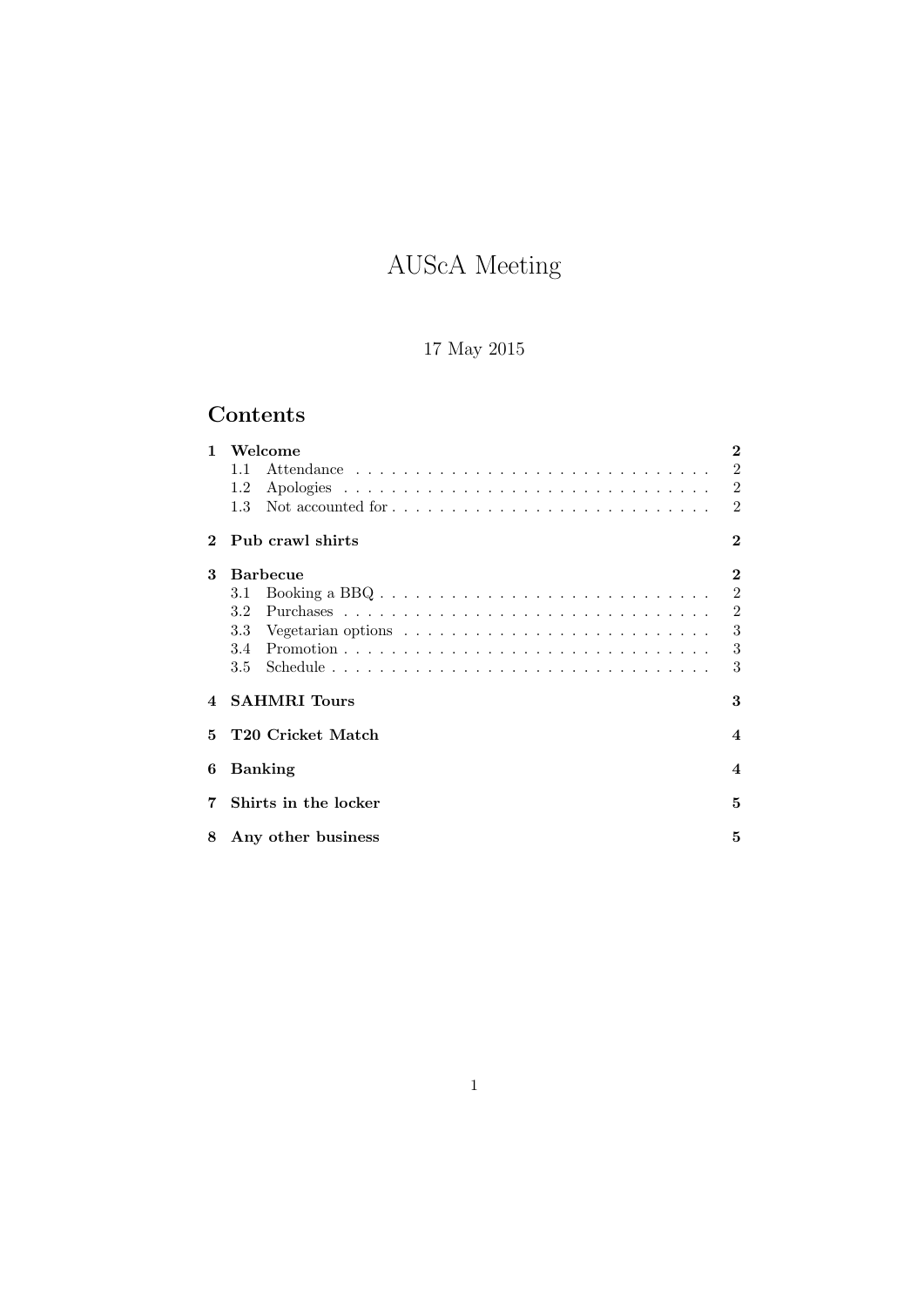## 1 Welcome

The meeting was held in the Hub room 340, on Friday the 17th of May.

#### 1.1 Attendance

Sophia Ackling, Emi Schutz, Kirstin Smith, Brittany Howell, Juewan Kim, Ellen Swan, Karl Amussen, Catisha Coburn, Ben Geytenbeek, Jason Oliver, Taylor Thomson

#### 1.2 Apologies

#### 1.3 Not accounted for

Arthur Yeow

# 2 Pub crawl shirts

Juewan suggested a Game of Thrones related pubcrawl. The T-shirt would read Valla Alcoholis: All Men Must Drink. The committee liked the idea but ultimately thinks it would not be ideal for a pub-crawl shirt.

Fair trade shirts were also discussed. Juewan's friend is involved in ethical shirts, and the current cost is around \$20 per shirt, before printing. The committee decided that this price is a little too much for now, and there isn't enough demand. We may pursue the idea in the future.

# 3 Barbecue

The BBQ will be held on Friday 22nd May on Maths Lawns. The lawns are booked from 10am-4pm, and we will begin cooking at 10am. The service will likely begin around 10.30am.

#### 3.1 Booking a BBQ

We currently have one BBQ booked from MLS, but require one more. Jason will check with the school of science to see if we can borrow another one. Karl will also talk to the school of geology to see if we can borrow their BBQ. If we have to rent one from the Uni Club it will be \$80, so we will try to avoid this if possible.

#### 3.2 Purchases

The items we will need to purchase are: Bread (25 loaves) Sausages (25kg)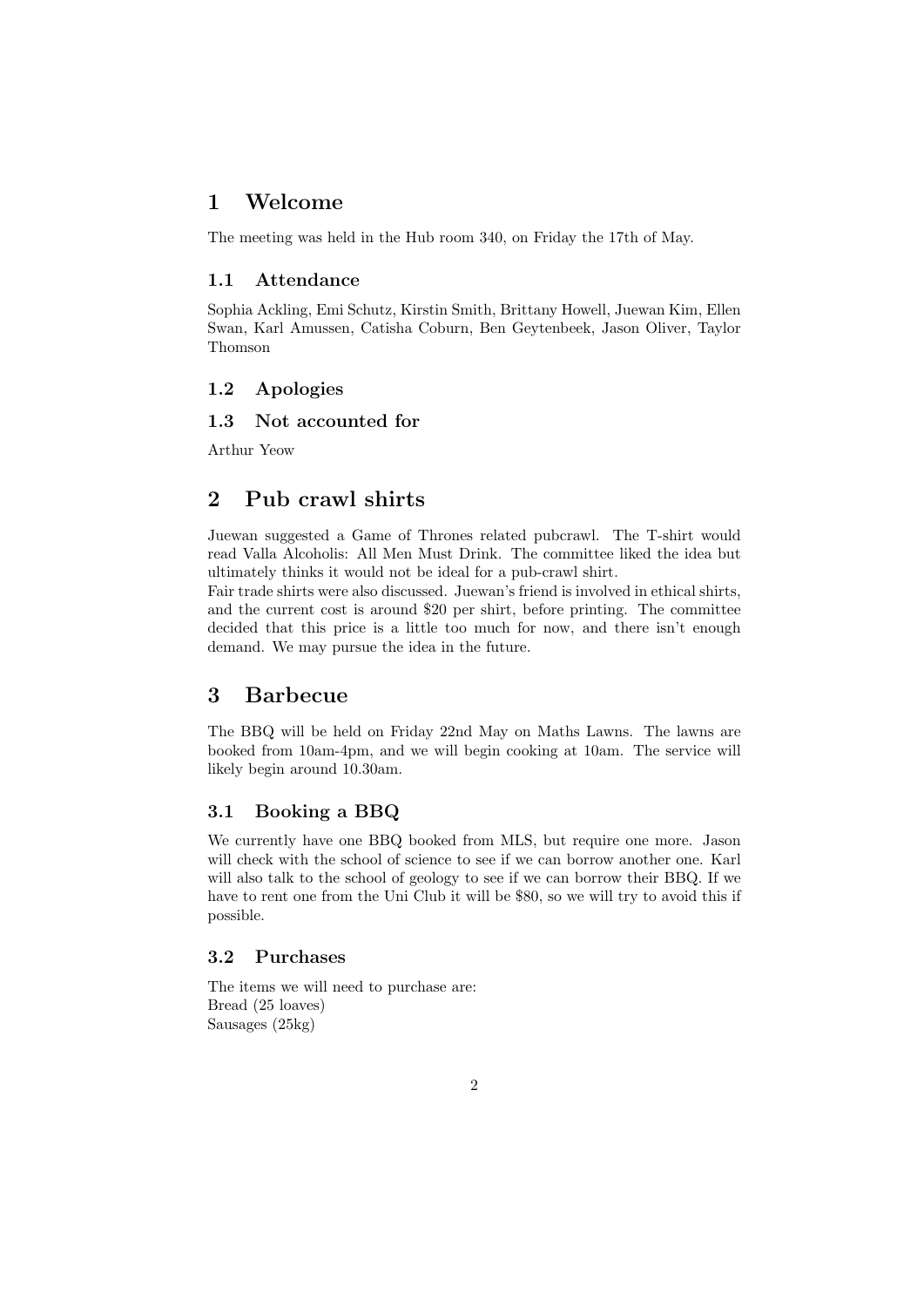Onions (10kg) Silver trays Napkins Soft drink cans Capsicums Bubble and squeak (4 packets) We will purchase Coles bread (25 loaves) because it is the cheapest. Ideally everyone will meet on Friday 22nd at 8am to go and buy ingredients before the BBQ (from Woolies or Coles). Brittany and Kirstin have volunteered to cut the onions the day before. It was suggested that they use the Annex fridge to store the onions once chopped, and that they could use a tearoom in the physics room in which to chop the onions. We will need to ensure that we have change on the day.

Prices for BBQ: \$2 per sausage for non-members \$3 for 2 sausages for non-members (try to sell membership to people that do want this option) \$1 per soft drink can for everyone

#### 3.3 Vegetarian options

The committee discussed capsicums as a vegan option for the BBQ. It was decided that some capsicums will be purchased for the vegans, as well as four packets of bubble and squeak for the vegetarians. These will all be served upon request, so that non-vegetarians and non-vegans don't eat them.

#### 3.4 Promotion

It was decided that Emi will make a facebook event for the BBQ. Brittany may also send around an email.

#### 3.5 Schedule

For the BBQ roster, Brittany will post a doodle poll. Ideally there will be at least two people serving at all times. Kirstin has volunteered to cook the BBQ in the morning. It was requested that everyone wear their AUScA shirts on the day.

# 4 SAHMRI Tours

Brittany has emailed, but we haven't heard back yet. Brittany will email again.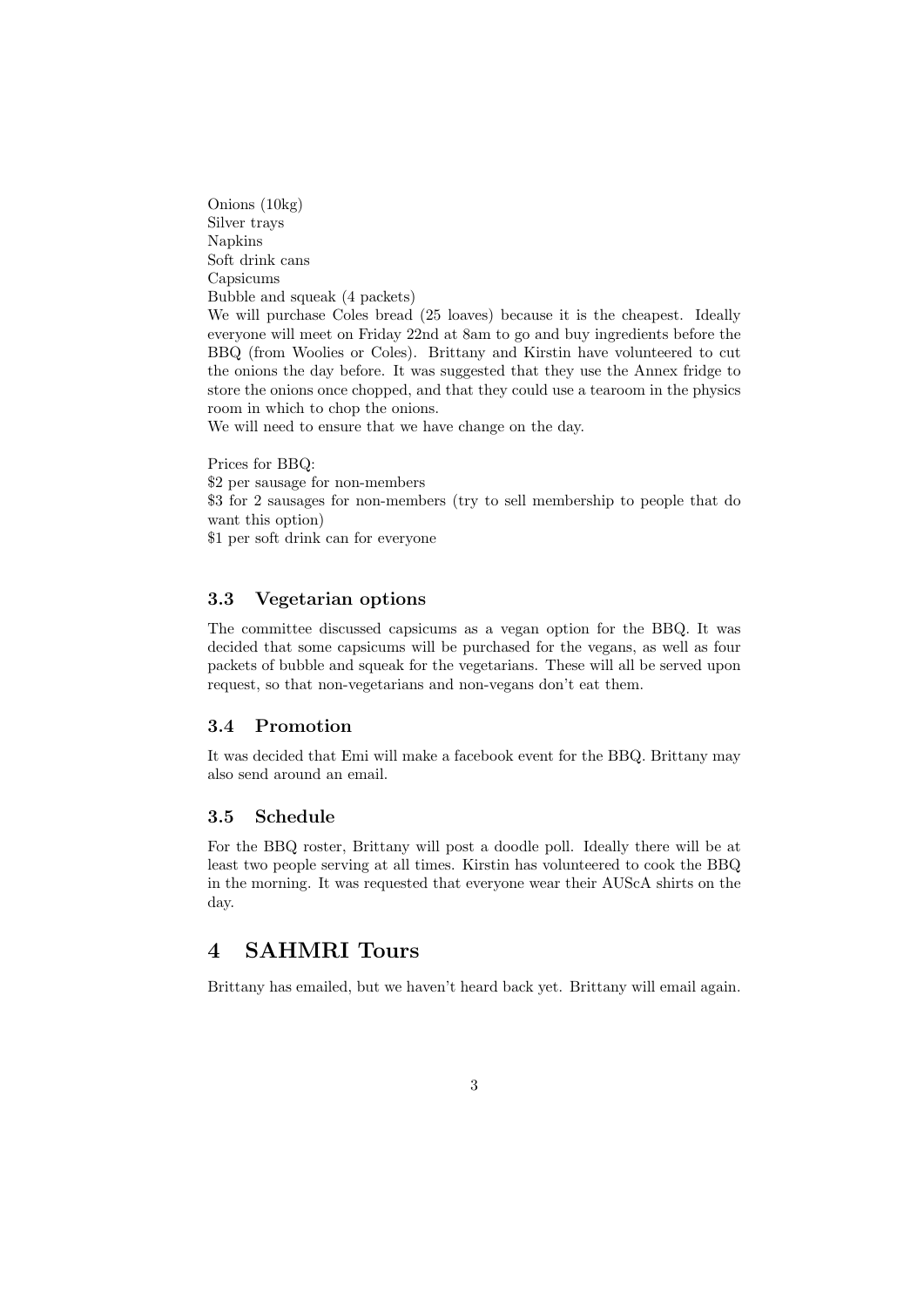# 5 T20 Cricket Match

The proposed date for the T20 cricket match is October 12th (week 9). Brittany has emailed the Sports Association regarding rates for field hire. The rate for the secondary field is \$154. Brittany will also investigate the hire of oval 1, if they are willing to hire it out to us. The nets would also need to be hired for an additional day of training for the teams, so that they can determine positions and their captain.

It was decided that the staff would be approached before the students, to establish interest and so as to better advertise to students when the time comes. It was suggested that we, as a club, approach staff ourselves initially. It may be a good idea to approach the people who got lecturer awards last year. We would first asks to see if anyone is interested, rather than demanding commitment immediately. Suggested lecturer list:

Simon Pyke

Stephen Kidd Ross Young

Andrew McKinnon

James ? etc.

Further suggestions may be sent to Brittany.

It was suggested that we don't demand that players wear white. It was suggested that we could purchase T-shirts for everyone. The registration fee would probably cover this (we would probably charge more for lecturers than for students).

Required equipment:

Safety equipment such as helmets (Ben to sort out. He suggests we may need another helmet, which would be approx. \$60)

 $3 - 4$  balls

Other details: we will need umpires. It was also suggested that we could approach the cricket club or sports association to request loan of their equipment. We will pursue this much nearer to the date.

The cricket will be 12 a side.

We will likely do the event for charity, with the BBQ to recoup some of the costs. We will keep this information until nearer the time, though. There was also suggestion to call the game the Executive Dean cup.

# 6 Banking

Ben needs to arrange meeting to go to bank within the next week. Brittany suggested that Ben makes a doodle poll for availabilities.